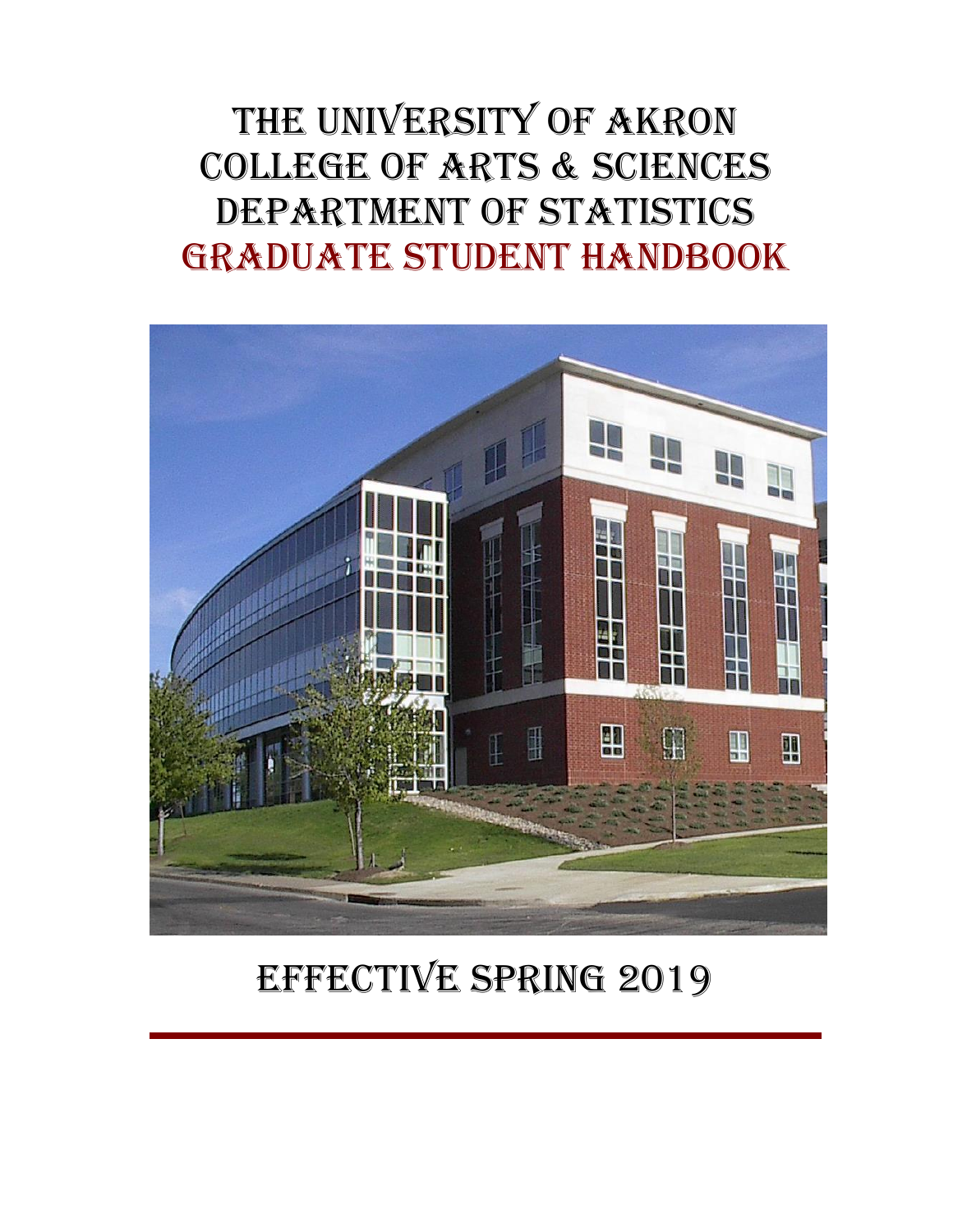# **INTRODUCTION**

Welcome to graduate study in Statistics! We live in a data-driven society and you have chosen a discipline that is held in high regard in business, industry, government, research, and society in general. We are pleased that you have selected The University of Akron for your graduate preparation.

Congratulations if you have been awarded a Graduate Assistantship for this academic year. This honor is the culmination of years of hard work and dedication at the undergraduate level. If you have not been awarded a Graduate Assistantship or are a part-time student in the program, then you will still find valuable information in this handbook, which will answer many of your questions about the graduate program. Whether you are a part-time or a full-time student, we hope that your study with us is beneficial and rewarding. This handbook has been prepared to aid you in planning your studies here and to guide you through some of the procedures and requirements of the Statistics program.

*The mission of the Department of Statistics is to provide students with a quality education in statistics, in which they acquire fundamental statistical skills and develop a sense of statistics as a profession. In addition, our graduates will be prepared for advanced studies in statistics and related disciplines and for the diverse uses of statistics in business, industry, government, scientific research, and society.*

Whether as a statistics major or a student in one of the department's numerous service courses, students receive training in critical thinking about sources of data, interpretation of data, and the merit of conclusions drawn from data. As all members of society are increasingly bombarded with information, the skills learned in the study of statistics contribute significantly to the development of enlightened members of society. The masters-level program offered by the Department of Statistics at The University of Akron is the only comprehensive program in statistics at a public institution in the region. The research activities of faculty are primarily collaborative efforts with scientists and other researchers. These efforts have resulted in securing external grants, including federal funding.

# **A LITTLE MORE ABOUT US**

The Department of Statistics maintains two instructional computer labs. One of these labs is used for class laboratory sessions for the general education statistics courses, Statistics for Everyday Life and Basic Statistics, and is located in the College of Arts and Sciences Building, Room 108. The advanced lab, located in Room 109, is used for graduate statistics courses and becomes a second home for Graduate Assistants. The Center for Statistical Consulting, housed in the department and maintained by the Buchtel College of Arts and Sciences, provides opportunities for students to gain valuable experience in the practical applications of statistics while interacting with faculty and clients. Students are required to take the Statistical Consulting course for at least 1 credit hour, which gives students the experiences of working with projects outside of the classroom.

#### **ABOUT THE PROGRAM**

The M.S. degree program in Statistics is designed to give students a solid foundation in graduate-level statistics, provide hands-on experience in problem-solving and the uses of technology in statistical data analysis. The program requires a minimum of 30 credits of coursework.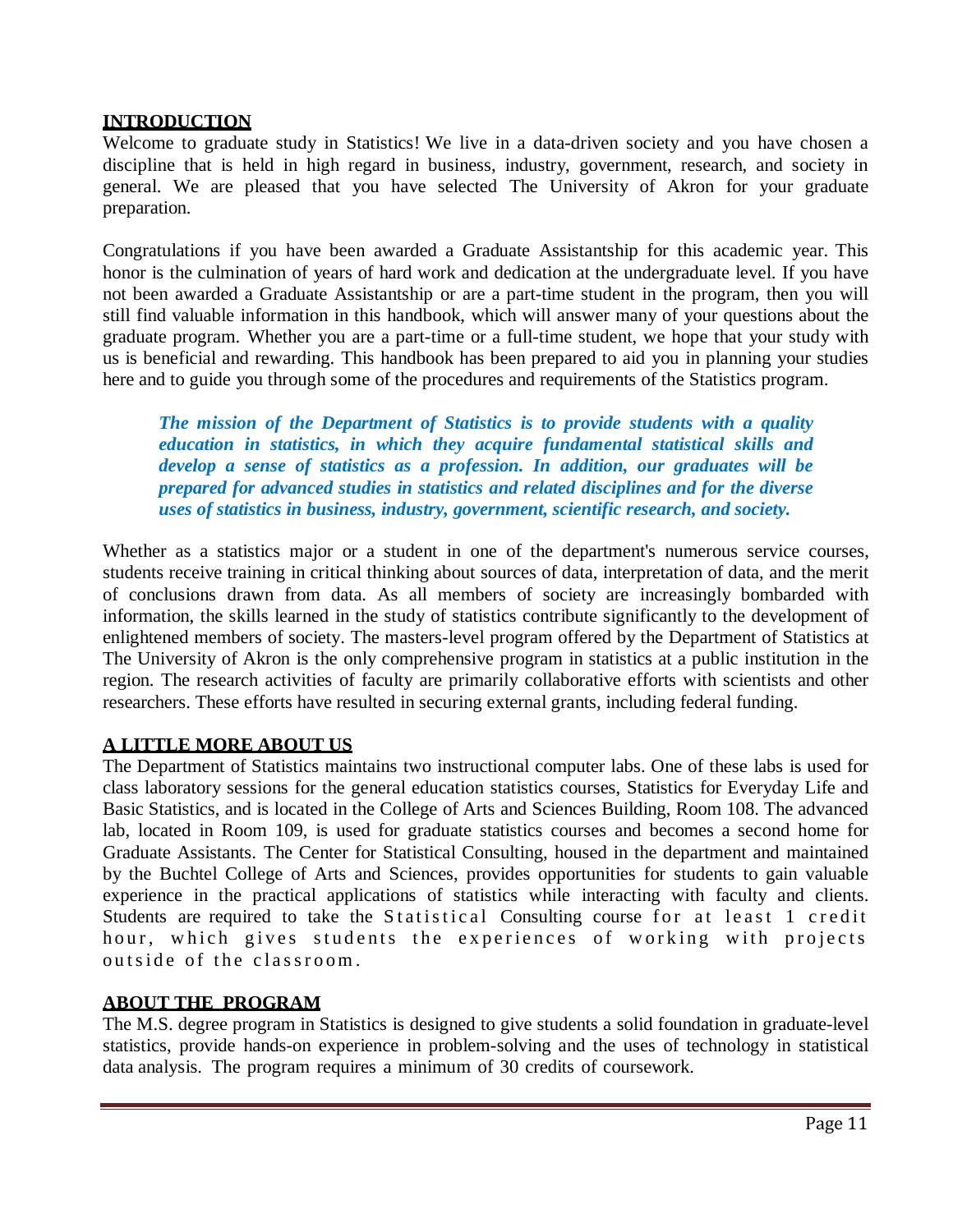The Master's degree program in Statistics is designed to give students comprehensive training in the design, collection and analysis of data. The program provides the student with a solid theoretical and applied statistical background in preparation for their chosen career. With careful advising, the program at The University of Akron can also prepare a student for continuing study at the Ph.D. level.

#### **How is Graduate School different from my undergraduate work?**

You will concentrate all your studies in your chosen field; there are no general education requirements; however, there are specific core requirements which must be taken in sequence starting your first fall semester. You will work with your Graduate Academic Advisor to guarantee that all elective courses are suitable for a statistician in training.

You will spend much more time on each course than you spent on a typical undergraduate course. This time will be divided between in-class guided study of the course topic from the textbook, notes, and outside sources and preparation of solutions to homework problems. You must take responsibility for learning much of the material on your own.

#### **What other responsibilities do I have outside of the classroom?**

1. Students awarded a graduate assistantship or tuition scholarship must enroll in a full-time program of graduate study at the University during each semester of appointment and maintain that minimum for the entire semester/session. Full-time study is defined as 9 graduate credit hours during fall and spring semesters. The appointment may be rescinded if registration drops below these minimums or students may be required to pay back stipend monies. Full-time students will receive up to 9 graduate credit hours of tuition remission during each semester. Students should meet with their advisor to determine a plan of registration. Students must pay for any graduate credit hours over the above stated maximums, as well as all fees related to their courses.

2. Depending upon the level of your funding, you may be required to work up to 20 hours/week on assigned duties (see your contract for details). Those duties generally t eaching a general education computer lab course, tutoring undergraduate students, grading for faculty or other assigned duties. You are in training as a professional in your field, so always carry out your duties to the best of your ability. If for some reason you are unable to carry out your assigned duties due to illness, automobile problems or other personal reasons, please call the Statistics office at 330.972.6886 and let the office know so that other arrangements can be made. However, you are expected to find your own substitute for regularly scheduled activities and should let the office know what arrangements you have made for all but last minute problems.

3. You also have the responsibility for meeting all requirements and deadlines of the Department and the Graduate School as they pertain to your program. Be aware of them and be prompt in meeting them. Reminders of important information and deadlines will be sent via the department listserv to you UAnet email account.

4. In addition, you should make an effort to take an active part in departmental life. You are strongly encouraged to attend departmental colloquium and parties when offered.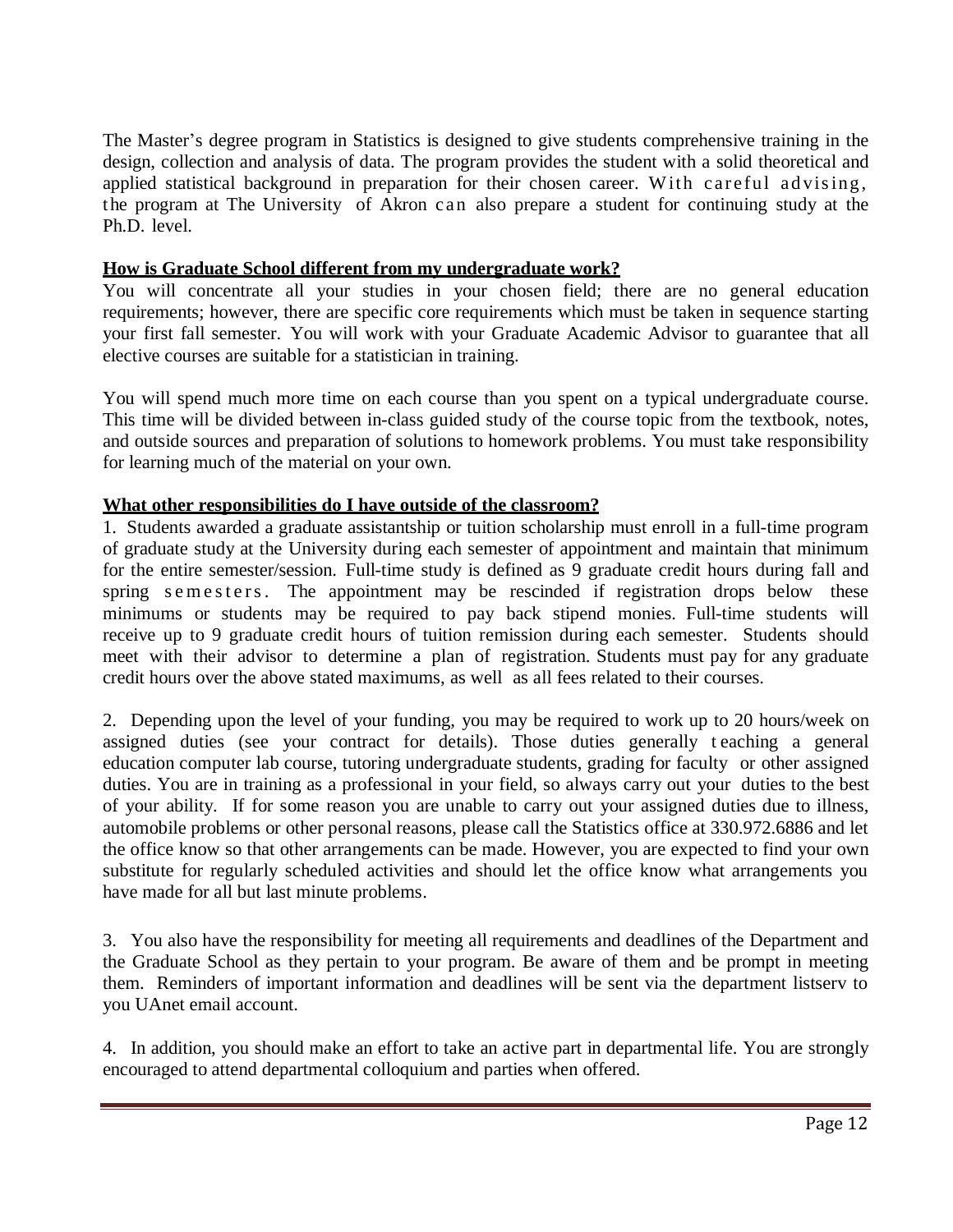#### **How do I know what courses to take and when?**

You should meet regularly with your Graduate Advisor to review the course offerings and determine which courses you should take and when. The program is structured such that between the first fall and spring semesters, a student should be able to complete all core courses and one elective.

### **THE MASTER OF SCIENCE IN STATISTICS PROGRAM**

#### **What must I do to earn a master's degree?**

- 1. You must complete the required five core courses and one credit hour in the Statistical consulting class, complete the required minimum credit hours of course electives, and complete either a thesis or masters paper as well as present the thesis or paper in a colloquium.
- 2. You must pass the courses in your curriculum with a grade point average of no less than 3.0 and have no more than 6.0 credits of "C" grades.
- 3. You must have applied for graduation on My Akron and reviewed your degree progress report (DPR) to be sure your courses are accounted for and all categories listed are either complete, in progress or anticipated for the future. The Degree Sought is "MS," the Program of Study is "Statistics," and the Degree/Program Code is "347000MST" for the thesis option and "347000MS" for the non-thesis option. If you decide to postpone your graduation after the date you originally applied for, you must contact Graduation Services at 330.972.8300 to advise them of the postponement and notify them of your new graduation date.
- 4. You must submit a satisfactory thesis or masters paper and have all required signatures; i.e., Thesis/Paper Advisor, Reader, Department Chair, Dean of the College, and/or Dean of the Graduate School as required, before it is considered complete (see Attachment B sample cover for thesis and Attachment D sample cover for masters paper). Since few students choose the thesis option and requirements are specific and addressed by the Graduate School, only general discussion will follow at this time for the majority of students who will be choosing the non-thesis option. If you should choose the thesis option, current standards will apply as specified at the Graduate [https://www.uakron.edu/dotAsset/678007.pdf.](https://www.uakron.edu/dotAsset/678007.pdf)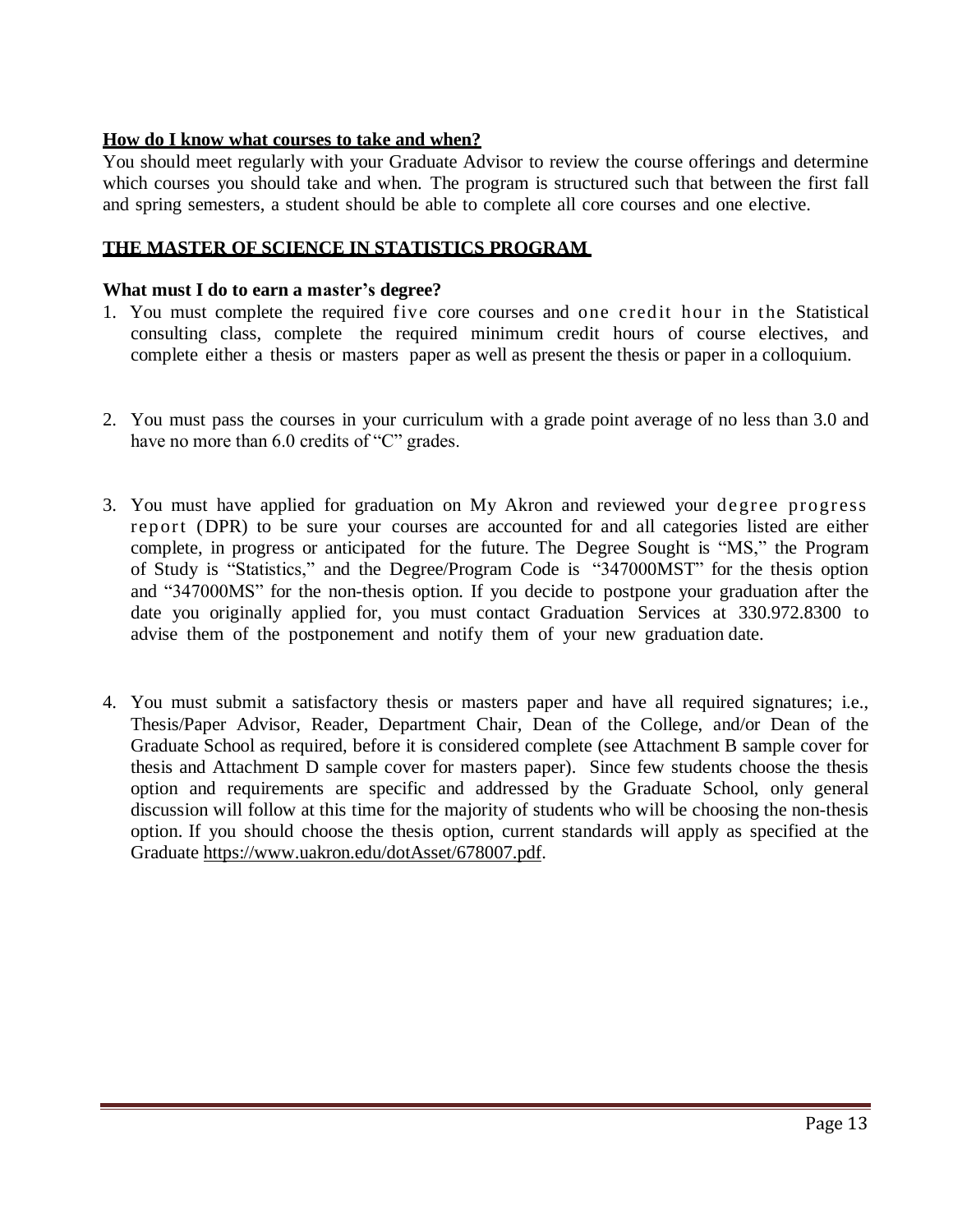# **THE CURRICULA**

#### **1. What about those prerequisites we talked about?**

Entrance into the Master of Science in Statistics program will require completion of the following prerequisites *prior to starting the program*. International students and students taking the following courses under different names can accelerate the application process by **submitting complete course descriptions** from which equivalency to the following can be determined.

- 3 Semesters of Calculus
- Applied Statistics or equivalent

#### **2. What courses must I take for the Core Curriculum?**

| 3470:580 | <b>Statistical Data Management</b> |    |
|----------|------------------------------------|----|
| 3470:551 | <b>Theoretical Statistics I</b>    |    |
| 3470:552 | <b>Theoretical Statistics II</b>   |    |
| 3470:663 | <b>Experimental Design</b>         |    |
| 3470:665 | Regression                         | 3  |
|          | Total                              | 15 |

#### **3. What do I need to do to earn a Master's degree in Statistics with the thesis option?**

You will be required to complete a total of 30 credits of graduate work, including the following in addition to the 15 credits of the core curriculum. The paper or thesis will be presented in a colloquium to faculty and students. NOTE: Please see your Graduate Advisor before deciding on the thesis option.

| 3470:595        | <b>Statistical Consulting</b>   | $1 - 3$    |
|-----------------|---------------------------------|------------|
| 3470:699        | Master's Thesis                 | $3-4$      |
| 3470: Electives | As Approved by Graduate Advisor | at least 9 |

\**No more than 2 credits of Statistical Consulting will count toward graduation requirements.*

#### **4. What do I need to do to complete the non-thesis option?**

You will be required to complete a total of 30 credits of graduate work, including the following in addition to the 15 credits of the core curriculum. The Statistics Masters Paper will be presented in a colloquium to faculty and students.

| 3470:595        | <b>Statistical Consulting</b>    | $1 - 3$     |
|-----------------|----------------------------------|-------------|
| 3470:692        | <b>Statistics Master's Paper</b> | $2 - 3$     |
| 3470: Electives | As Approved by Graduate Advisor  | at least 11 |

**\****No more than 2 credits of Master's Paper will count toward graduation requirements. Additionally, no more than 2 credits of Statistical Consulting will count toward graduation requirements.*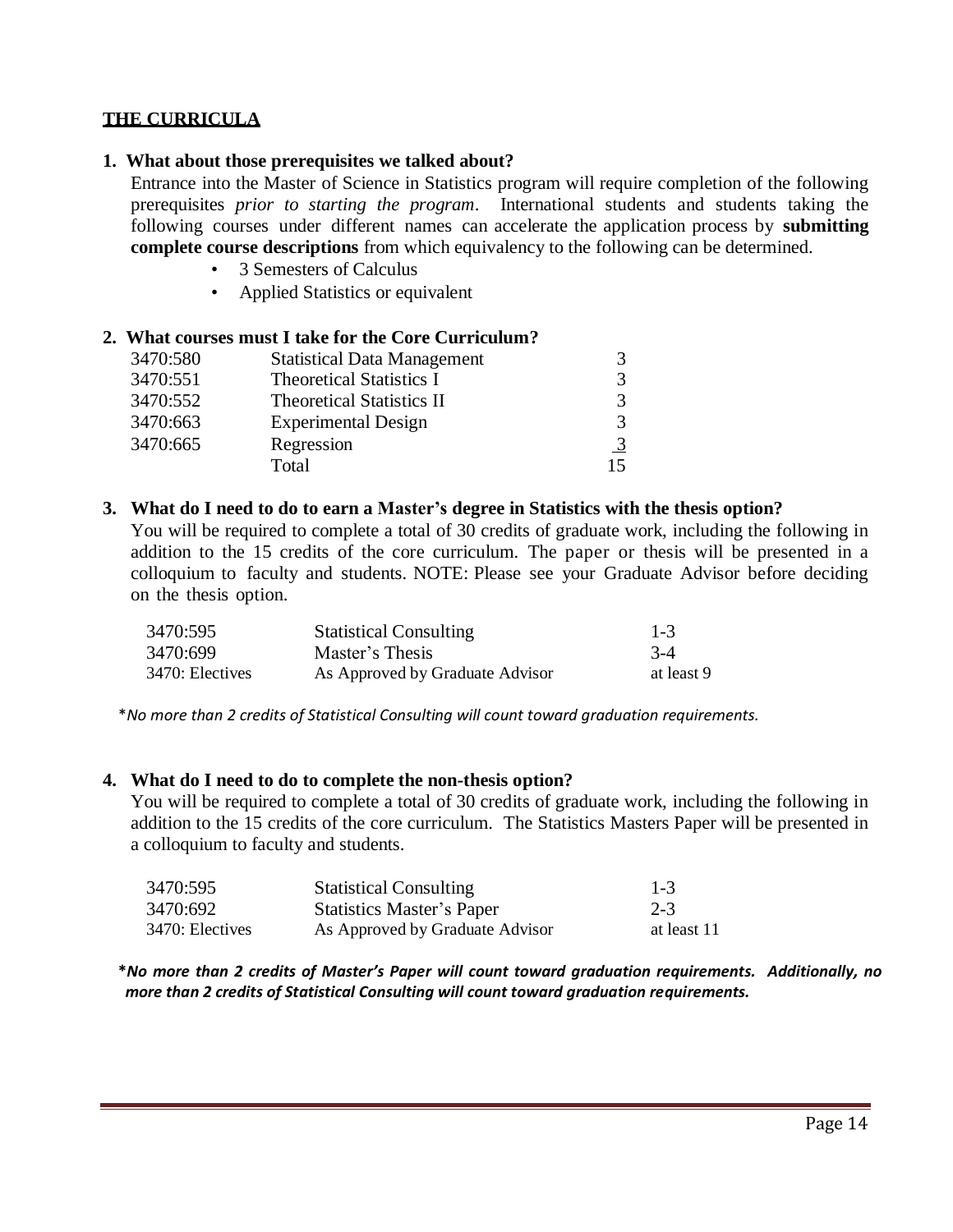#### **5. Can I transfer courses from another graduate program toward my MS Statistics degree?**

Yes, normally you can transfer up to 6.0 **elective** credits with permission of your Graduate Advisor upon completion of a minimum of 12.0 credit hours of coursework at this university. Please bring in a syllabus and course description (and book if available) for the course(s) you wish to have evaluated for transfer. Core course requirements cannot be transferred.

# **6. What electives can I take?**

The department offers two - three elective courses each semester in addition to the core courses. It is recommended that students plan to take the Statistics electives unless there is a legitimate reason why a non-Statistics course is needed or preferred based on particular needs. If a student gets permission from the Graduate Advisor to take an elective outside of the department, certain departments have historically offered statistics-based courses which have been approved in the past. Search the following department codes to find out what is being offered in those departments for the term. Otherwise, bring the course of your choice to the Graduate Advisor for his/her approval. For your convenience, we maintain a list of external electives approved in the past.

- 3250 Economics
- 3450 Mathematics
- 3460 Computer Science
- 6400 Finance
- 6500 Management
- 6600 Marketing

The permission should be documented in your student file, so make sure to provide the Graduate Advisor's approval to the Administrative Assistant.

# **7. Am I required to take a Practicum?**

No

# **8. What is required of a thesis?**

It is a research study of some statistical topic at a level beyond that of a research paper. Some original contribution is expected. The thesis must be written in accordance with the thesis guidelines of the Graduate School. Furthermore, the student must present the thesis in a colloquium to faculty and students. Earning a master's degree with thesis option requires a unanimous pass vote by your Thesis Committee.

#### **9. When do I sign up for the Thesis (3470:699)?**

You should allow at least two semesters to complete your work. The decision to pursue a thesis should only be made after consultation with the faculty member under whom you are carrying out the study. In conjunction with that faculty member, the student should complete the "Request for Permission to Enroll in Master's Thesis" form (see Attachment A) to be enrolled in 3470:699 and then proceed to form a Thesis Committee.

#### **10. Aside from my Advisor, who else is on my Thesis Committee?**

The Thesis Committee will include a thesis advisor, and two other members on the thesis committee. At least one of the committee members must be a member of the Department of Statistics.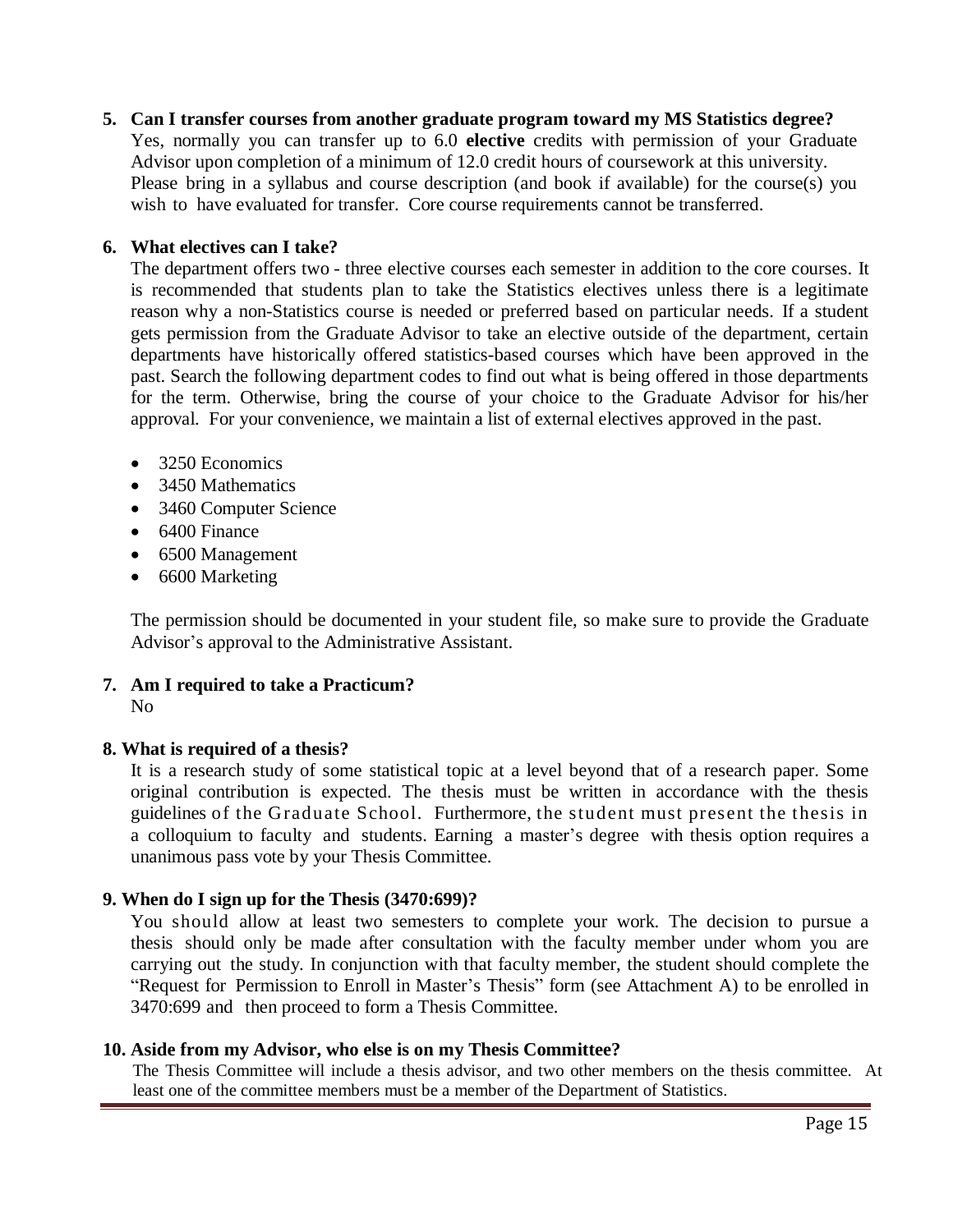### **11. What is required of a Statistics Masters Paper?**

It should be an exposition of a statistical topic. It need not contain original mathematical results, but it should reflect the student's understanding and organization of the topic. It should be typed and presented more or less in the form prescribed by the Graduate School for a thesis, although it is not submitted as such and is generally not required to be formatted as rigidly as a thesis.

#### **12. When do I sign up for the Statistics Masters Paper (3470:692)?**

You should allow at least one semester to complete your work. The decision to pursue a topic for your paper should only be made after consultation with the faculty member under whom you are carrying out the study. In conjunction with that faculty member, the student should complete the "Request for Permission to Enroll in Statistics Masters Paper" form to be enrolled in 3470:692 (see Attachment C) and submit it to the main office by the published deadline. Upon receipt of the approved permission form, the student will be enrolled in the course.

#### **13. When do I decide to do a paper or a thesis?**

You should talk to the faculty about their research programs and/or specialty area and select an advisor and reader no later than the mid-point of the semester prior to the one in which you expect to graduate for your paper and at least two semesters prior to graduation for your thesis.

#### **14. When is the thesis or paper due?**

- A. One copy of the thesis must be delivered to the Graduate School in proper form by the posted deadline. This means that the final copy must be passed on by your Thesis Committee well before this date. All master's thesis must be submitted to the Graduate School for a preliminary format check at least once on or before the preliminary thesis deadline. All corrections to formatting must be made before the Dean of the Graduate School will approve the manuscript. Thesis students will not be cleared for graduation unless the manuscript is approved. The exact procedure, formatting and deadlines may be obtained from the "Guidelines for Preparing a Thesis or Dissertation" located at <https://www.uakron.edu/dotAsset/678007.pdf>
- B. Upon completion of the Statistics Masters Paper, four (4) original copies of the paper with a TITLE PAGE listing title of the paper, name of the student, and signatures and date lines for yourself, your Faculty Sponsor, Faculty Reader and Department Chair must be turned in to your Faculty Sponsor by the end of exam week (see Attachment D). You will receive a final, signed copy for your records.

#### **15. What about that required colloquium?**

Prior to the end of the semester and upon near completion of the thesis or master's paper, you will be scheduled to present your thesis or master's paper in a colloquium to department faculty and other students. The colloquium will be scheduled in agreement with your Faculty Sponsor.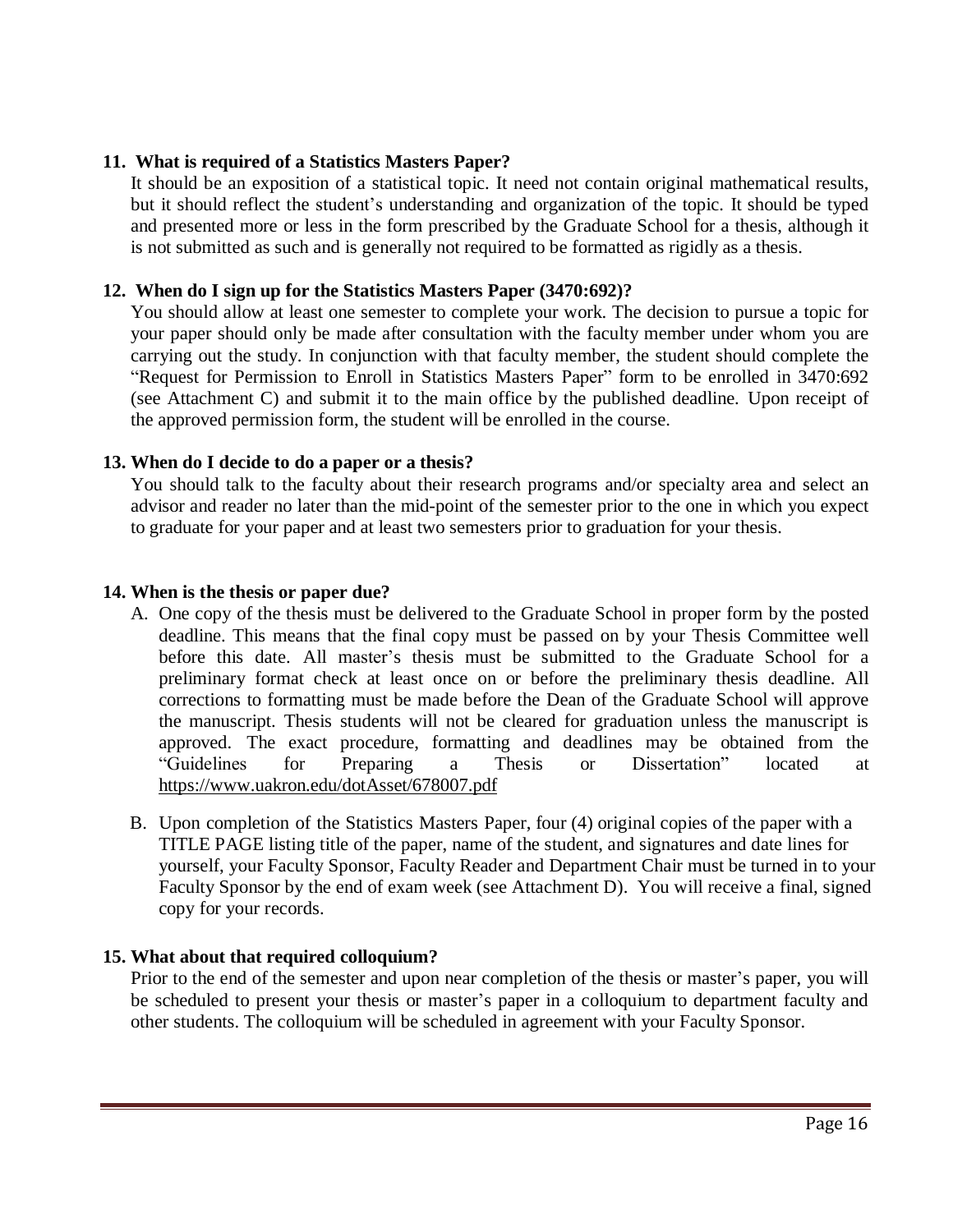#### **REGISTRATION FOR GRADUATION**

Students register for graduation in My Akron. The Graduate School and Graduation Services generally make no exceptions (except under extenuating circumstances) for students missing the posted deadline. Failure to apply for graduation by the posted deadline results in a possible fine or denial of graduation for the intended semester. The university sends out multiple graduation notices via Zipmail, so please pay attention to that. Please review important information and apply for graduation at http://www.uakron.edu/registrar/graduation. Also be sure to double-check your My Degree Progress Report (My DPR) and make sure it is correct and all your courses are accounted for. If you see a problem, please let the front office know so it can be investigated and corrected if necessary.

#### **IMPORTANT THINGS TO KNOW**

#### **1. Students on Assistantship**

You will be required to complete the Graduate School orientation. You will be contacted by the Graduate School about this orientation that includes Sexual Harassment Prevention and information from the Institute for Teaching and Learning.

#### **2. Key Policy**

The Department of Statistics requires that all Graduate Students on assistantship get office keys and department lab keys. Please see the Department of Statistics Administrative Assistant for details.

#### **3. Payroll Procedures**

Students on assistantship will be submitting their required payroll forms online during the online Graduate Student orientation session. International students should check with Payroll regarding exemption of certain taxes.

If you should need to change your Employee's Withholding Allowance Certificate (W-4) and/or Employee's Withholding Exemption Certificate (IT-4 found on reverse side of W-4), blank certificates are available in the Payroll Office or on their website at [https://www.uakron.edu/controller/payroll-forms.dot.](https://www.uakron.edu/controller/payroll-forms.dot)

If upon graduation you discover you may need copy(s) of your past W-2 statements, please call the Payroll Office at 330.972.7205 instead of calling the department. The department does not have access to such confidential information.

Graduate assistants changing their mailing address, phone number or other information should change their biographical data on My Akron.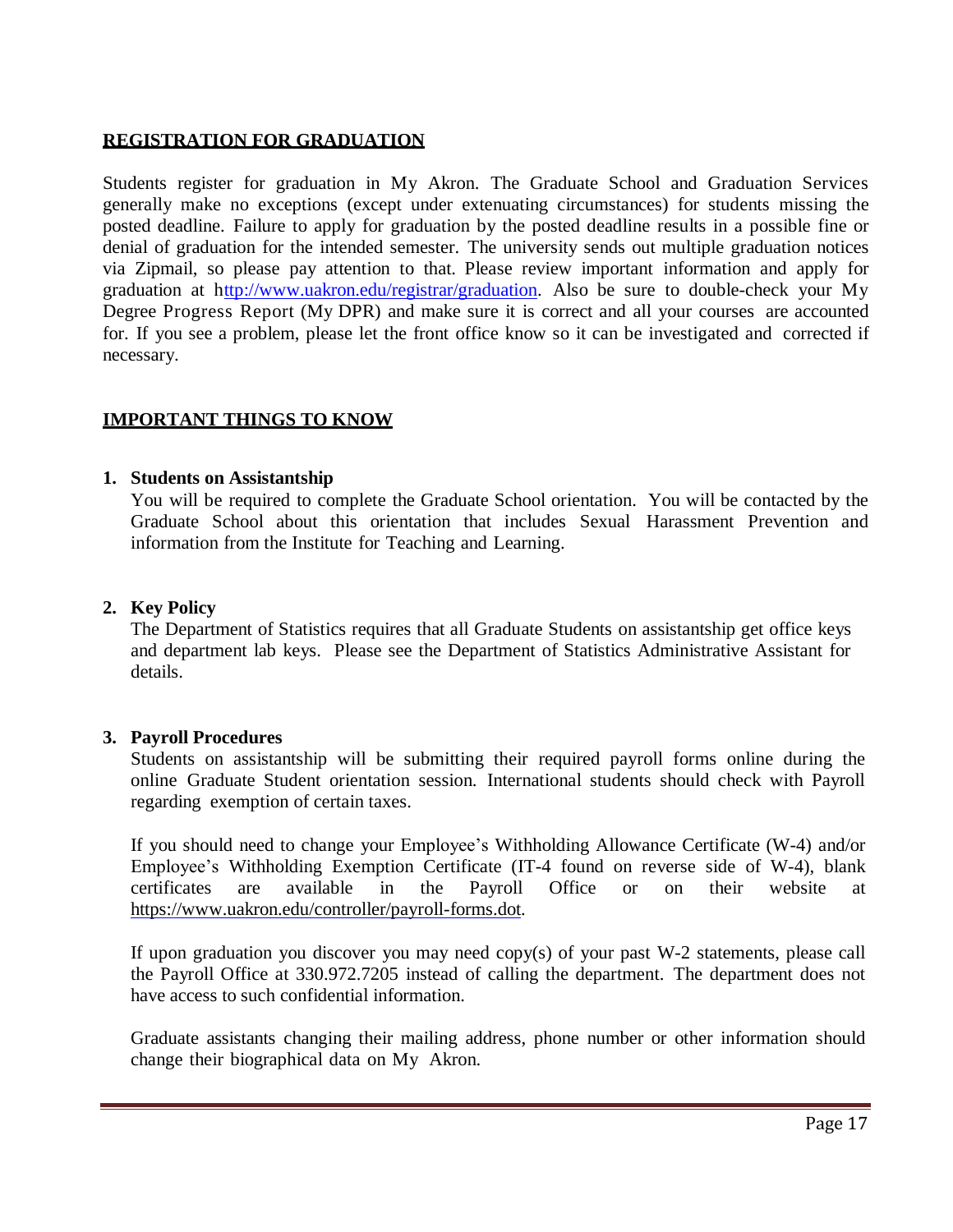# **4. Parking**

Students who take more than five credit hours are assessed a Transportation Fee for that term. This fee will allow students to receive a parking permit on request (at no additional charge), and they will have unlimited access to the expanded shuttle service.

| Fee                          | A Transportation Fee, which will include a permit to park on   |  |
|------------------------------|----------------------------------------------------------------|--|
|                              | campus (on request) and a much-expanded shuttle service        |  |
| Who pays                     | Students on the Akron campus who take more than 5 credit       |  |
|                              | hours                                                          |  |
| Subsidy                      | Partial reimbursement (if applicable) from department deducted |  |
|                              | from invoice amount                                            |  |
| Benefits for the environment | Fewer cars parked on campus as students who live near campus   |  |
|                              | ride the shuttle to class                                      |  |

The Department of Statistics does not subsidize graduate assistant parking permits for the summer sessions during appointment period; however, we do subsidize part of the permit fee for the regular fall and spring academic year semesters for fully funded graduate students. The parking permit application process is completed online by going to: <https://www.uakron.edu/parking/permits.dot.> After the permit is approved by the department Administrative Assistant, you will receive an email indicating that you may pick up your permit at the Parking Office.

# **5. Health Insurance**

Domestic graduate assistants are not covered by The University of Akron employee health insurance. Many are covered under their parent's health insurance or they may purchase other health insurance plans. International students are required to purchase health insurance and show proof of such insurance to the Office of International Programs. Failure to purchase insurance will result in a hold being placed on your account which will prevent any future enrollment. Details regarding the health insurance requirement can be found at [https://commerce.cashnet.com/cashnetb/selfserve/BrowseCatalog.aspx.](https://commerce.cashnet.com/cashnetb/selfserve/BrowseCatalog.aspx) All students are entitled to seek treatment at Student Health Services located in the Student Recreation and Wellness Center.

# **6. Campus Resources**

There are many valuable resources available to you through the Internet. General University information can be obtained from using the search engine on The University of Akron home page located at [https://www.uakron.edu/.](https://www.uakron.edu/) Graduate School information is located at [https://www.uakron.edu/gradsch/.](https://www.uakron.edu/gradsch/) You may also access the full Graduate School Bulletin at this location which contains more detailed information on up-to-date graduate student rules and programs.

For funded graduate students, payroll dates can be found at [http://www.uakron.edu/controller/payroll.dot.](http://www.uakron.edu/controller/payroll.dot)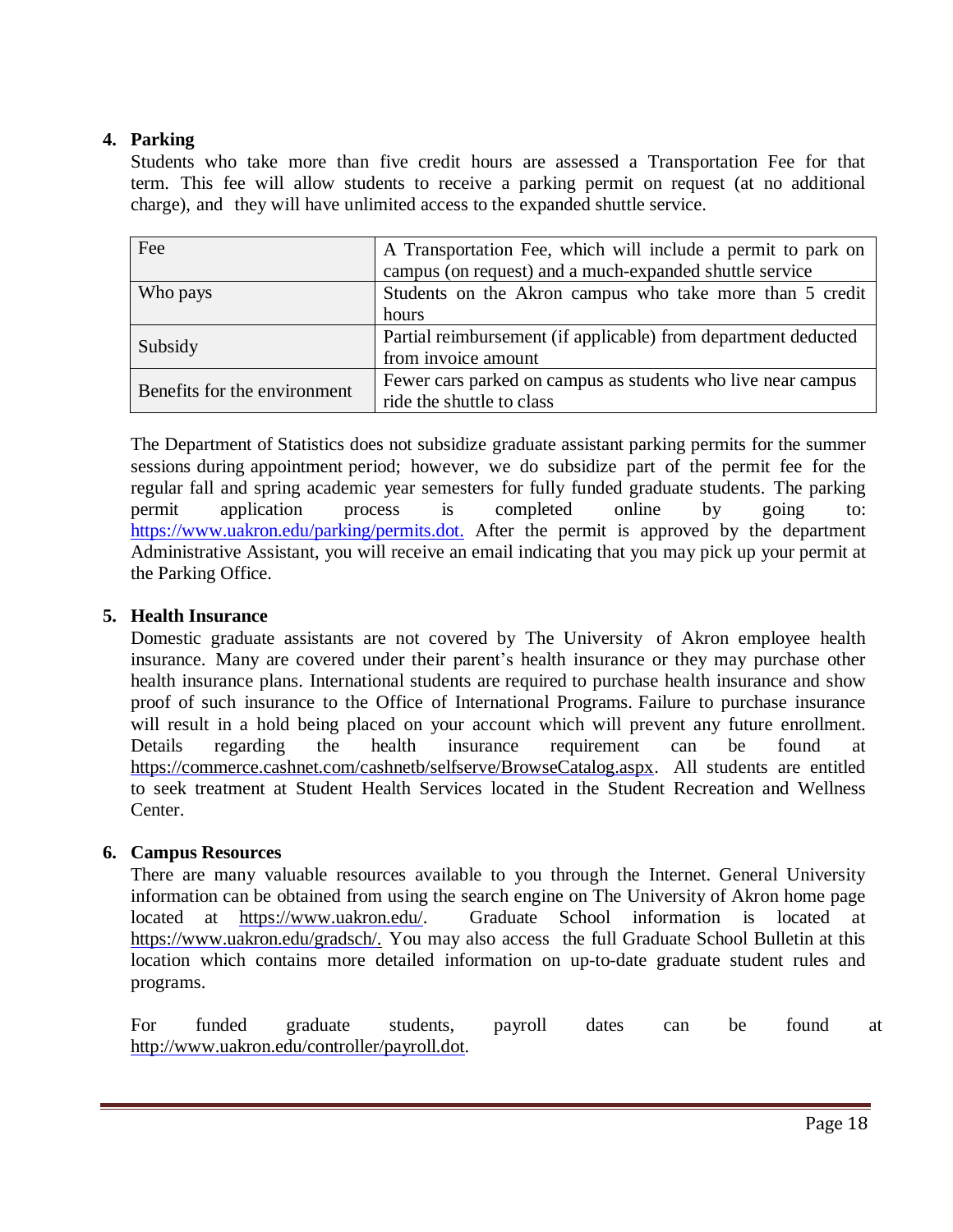Please be sure to visit The University's home page for complete and updated information about university news and activities and read your weekly email for important information.

Additionally, ALL departmental news will be sent out via the department listserv, so be sure to keep informed on a daily basis by reading your email. Prior to the start of the semester, we will use the email address from your graduate application. After the semester starts, we will only use UAnet ID's. You can forward your email to your private address by logging into "My Akron" and clicking on the "UANET Services" link from the home page under the block listed as "School Services."

We encourage you to register with the Career Center in Simmons Hall by contacting their office at (330) 972-7747 or [https://www.uakron.edu/career/.](https://www.uakron.edu/career/) By registering with the Career Center, you have access to internship information, job search databases and about career choices you will make after graduation. Additionally, the Buchtel College of Arts & Sciences also has a Career Center located in CAS 125. Contact their office by calling (330) 972-5714 or visit their website at [https://www.uakron.edu/ascareer/index.dot.](https://www.uakron.edu/ascareer/index.dot)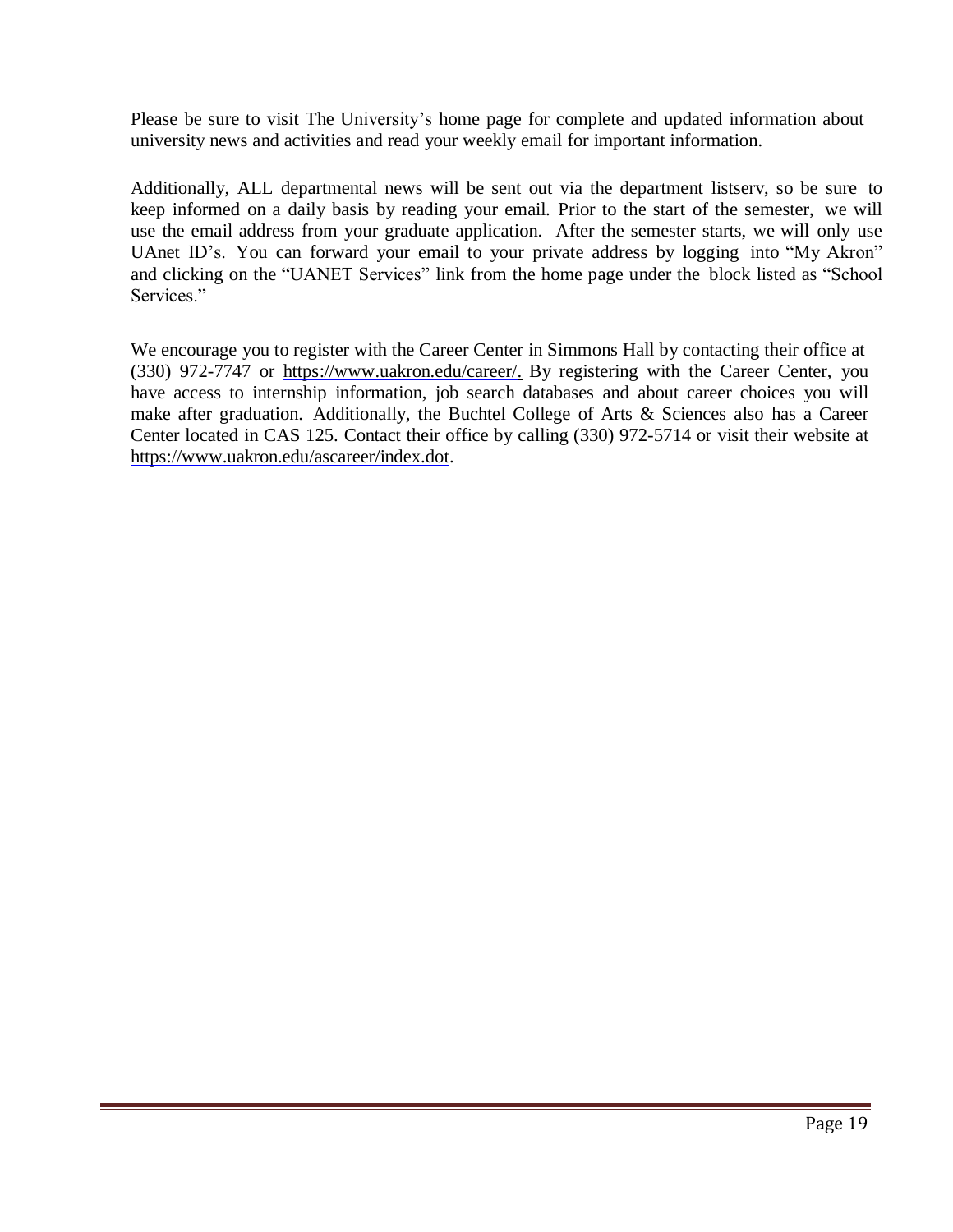#### **REQUEST FOR PERMISSION TO ENROLL IN MASTER'S THESIS**

Class Number

Course Number: 3470:699:

Student Name

PeopleSoft ID

**Descriptionof Proposed Master's Thesis Project:**

**Note: Upon completion of the Statistics Thesis, follow all requirements listed on the "Guidelines for Preparing a Thesis or Dissertation" located at <https://www.uakron.edu/dotAsset/678007.pdf>**

Requested Credit Hours (2-4):

If permission is granted to enroll, I promise to submit a report detailing the results obtained.

**Student Signature** Date

**Faculty Sponsor:** I agree to supervise the student listed above and agree to submit both a grade and a report summarizing the student's activities.

**Faculty Sponsor Signature** Date

**Faculty Reader Approval:**

**Faculty Reader Signature** Date

**Faculty Reader Approval:**

**Faculty Reader Signature** Date

**Department Chair Approval:**

**Department Chair Signature** Date

Page 20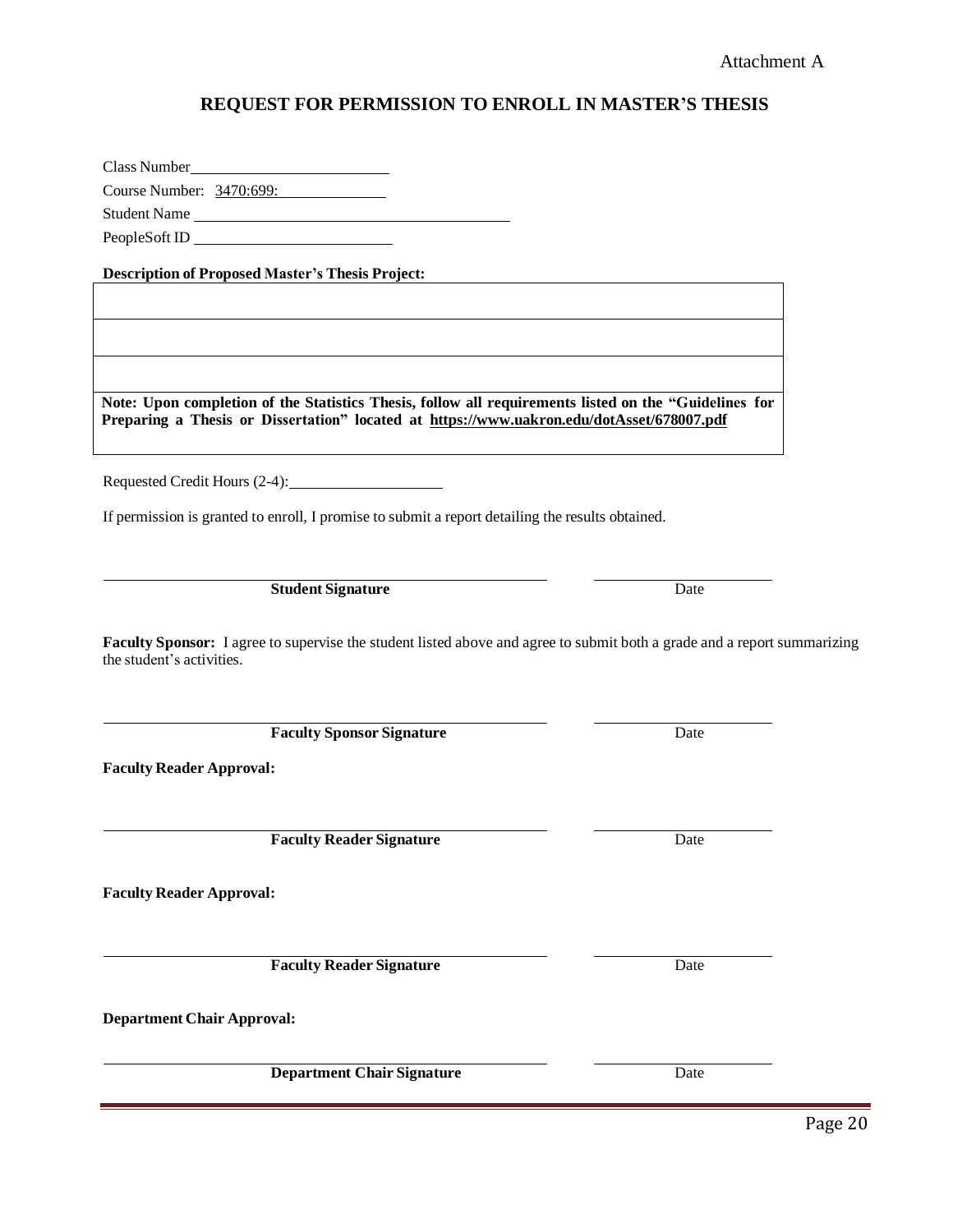Sample signature page for thesis:

# COMPLETE TITLE

# THAT MAY REQUIRE

#### THREE LINES

Author's Name

Thesis

Approved: Accepted: Accepted:

Name Name Name

Advisor Dean of the College Name

**Co-Advisor or Faculty Reader Dean of the Graduate School** Name Name Name

**Faculty Reader** Name

**Department Chair or School Director** Date Name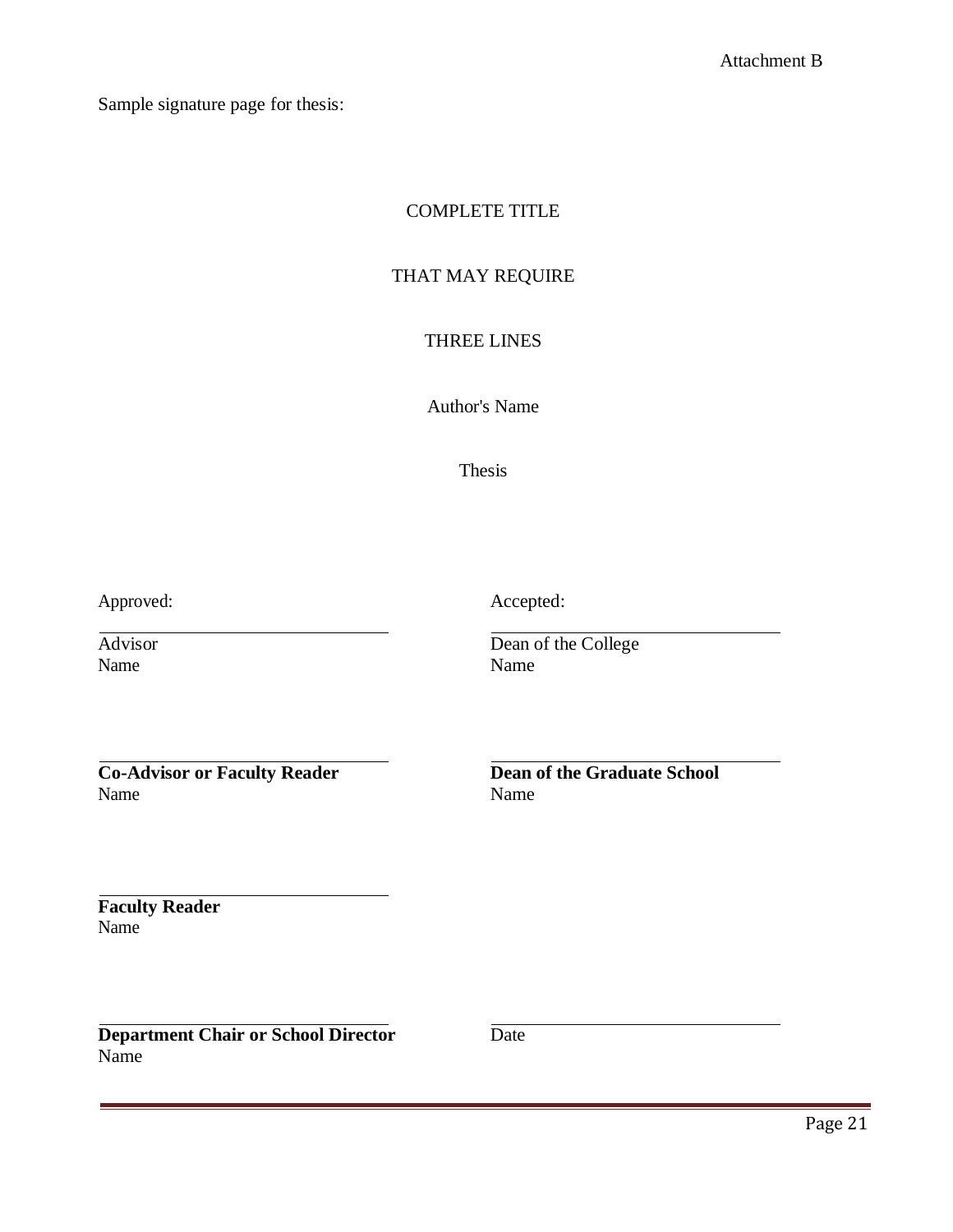Attachment C

# **REQUEST FOR PERMISSION TO ENROLL IN STATISTICS MASTERS PAPER**

| Class Number: $3470:692:$ (2004)                                                                                                                                                                                                                                                                                                                                                   | Semester |
|------------------------------------------------------------------------------------------------------------------------------------------------------------------------------------------------------------------------------------------------------------------------------------------------------------------------------------------------------------------------------------|----------|
| Requested Credit Hours (1-3 with only 2 counting toward degree requirement): _______________________                                                                                                                                                                                                                                                                               |          |
| Student Name                                                                                                                                                                                                                                                                                                                                                                       |          |
| <b>Description of Proposed Statistics Masters Paper:</b>                                                                                                                                                                                                                                                                                                                           |          |
|                                                                                                                                                                                                                                                                                                                                                                                    |          |
| Note: Upon completion of the Statistics s Paper, four (4) original copies of the paper with a TITLE PAGE<br>listing title of the paper, name of the student, and signature and date lines for your Faculty Sponsor, Faculty<br>Reader, Graduate Advisor and Department Chair must be turned in to your Faculty Sponsor. You will<br>receive a final, signed copy for your records. |          |
| If permission is granted to enroll, I promise to submit a report detailing the results obtained.                                                                                                                                                                                                                                                                                   |          |
| <b>Student Signature</b>                                                                                                                                                                                                                                                                                                                                                           | Date     |
| <b>Faculty Advisor:</b> I agree to supervise the student listed above and agree to submit both                                                                                                                                                                                                                                                                                     |          |
| a grade and a report summarizing the student's activities.                                                                                                                                                                                                                                                                                                                         |          |
| <b>Faculty Advisor Signature</b>                                                                                                                                                                                                                                                                                                                                                   | Date     |
| <b>Faculty Reader Approval:</b>                                                                                                                                                                                                                                                                                                                                                    |          |
| <b>Faculty Reader Signature</b>                                                                                                                                                                                                                                                                                                                                                    | Date     |
| <b>Department Chair Approval:</b>                                                                                                                                                                                                                                                                                                                                                  |          |
| <b>Department Chair Signature</b>                                                                                                                                                                                                                                                                                                                                                  | Date     |
| Faculty Advisor: In order to prove that this project has been completed, a copy of the <b>TITLE PAGE</b> with the signatures<br>of the Faculty Advisor, Faculty Reader and Department Chair must be provided with the grade report or the grade change<br>form.                                                                                                                    |          |